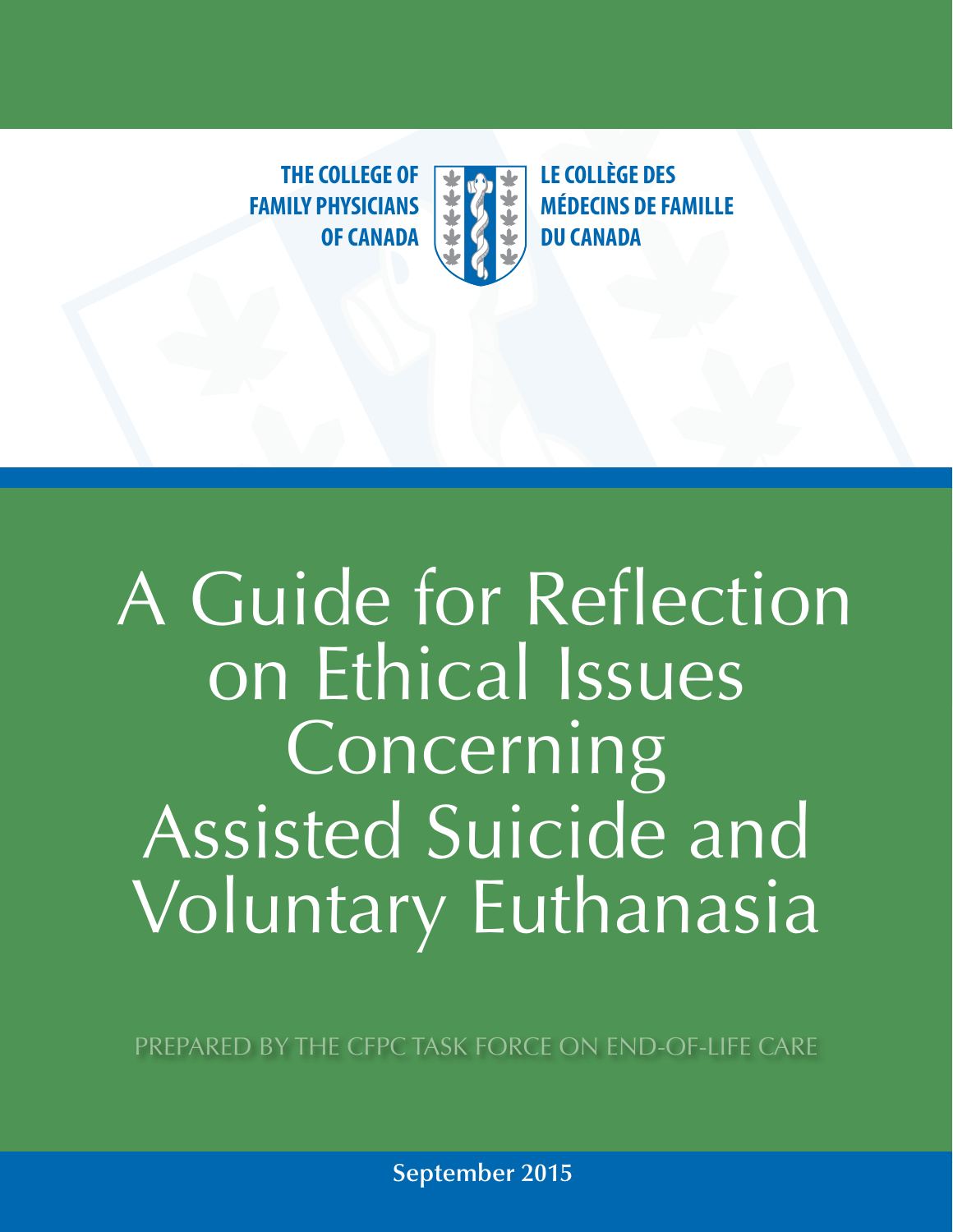#### **A Guide for Reflection on Ethical Issues Concerning Assisted Suicide and Voluntary Euthanasia**

Prepared by the CFPC Task Force on End-of-Life Care



September 2015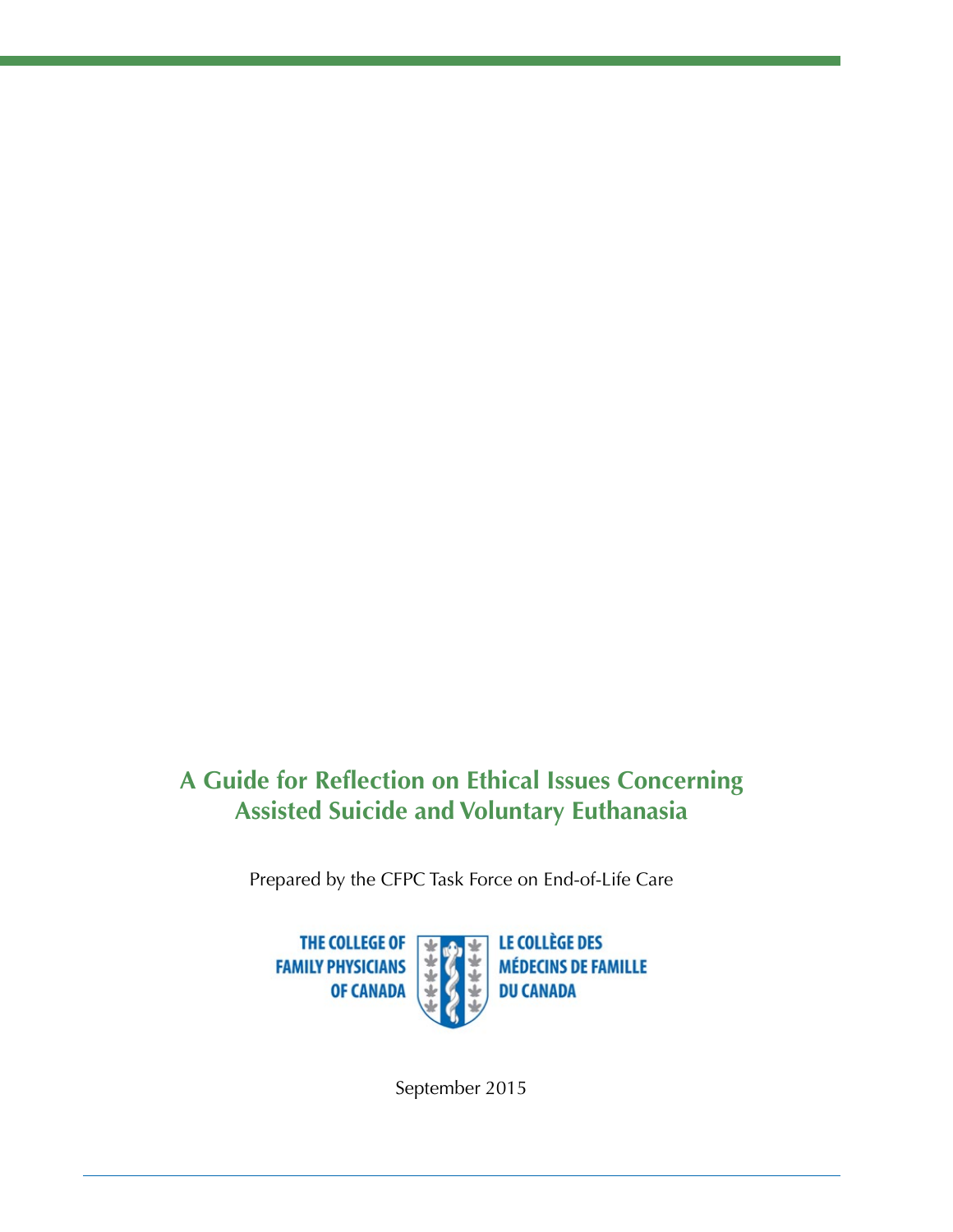## *Contents*

| What is the meaning of a physician's right to freedom of conscience? 4               |
|--------------------------------------------------------------------------------------|
| What does the Supreme Court of Canada ruling say about patient autonomy?4            |
|                                                                                      |
| What terminology should physicians use regarding these new permitted interventions?6 |
| What does addressing patients' concerns about "losing dignity" involve?7             |
|                                                                                      |
|                                                                                      |
|                                                                                      |
|                                                                                      |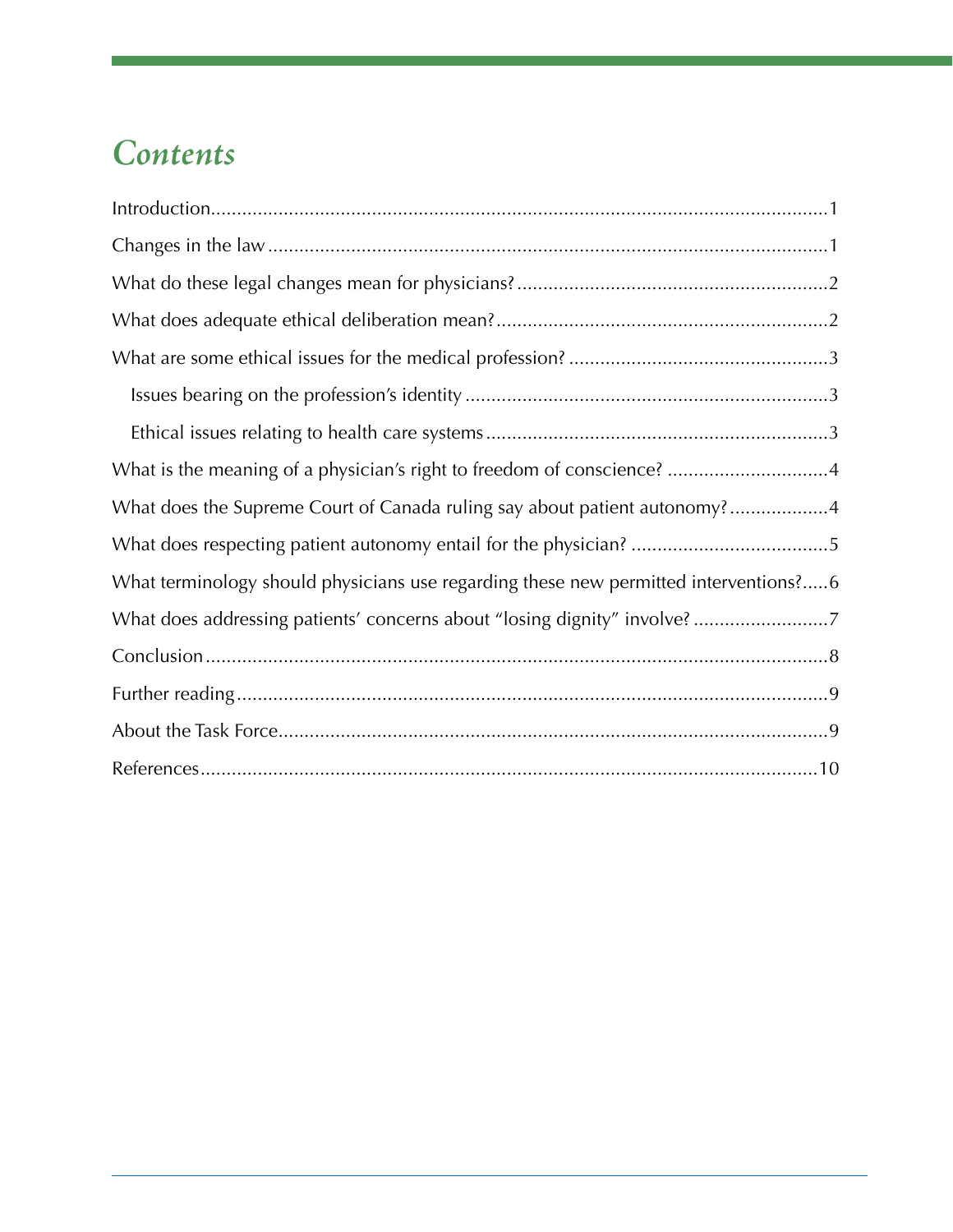## *Introduction*

Physician-assisted suicide and euthanasia involve complex issues for the family physician that deserve careful reflection. Here are some key questions: When a patient asks for assistance in dying, what should the family physician do? What are the family physician's values personally and professionally? How might he or she discuss and respond to the patient's values respectfully? What words could he or she use?

Family physicians bring a variety of perspectives and approaches to the practice of their profession, but all agree that the ethical deliberations involved in their practice should always be undertaken with due diligence and care. The Task Force on End-of-Life Care of the College of Family Physicians of Canada (CFPC) prepared this guide to highlight for our colleagues some key considerations relevant to ethical deliberations in this important area, which arise as a result of recent changes in Canadian law affecting physician-assisted suicide and voluntary euthanasia.

The CFPC offers this reflective guide to help family physicians address difficult questions. We are aware that our members will also look for continuing professional development and further training and information on assisted suicide and voluntary euthanasia. The CFPC is now considering the implications the Supreme Court of Canada ruling will have on the standards of family medicine education, curriculum, and continuing professional development. It is planning to consider developing or encouraging the development of further material to assist family physicians in dealing with their patients in the last phase of their lives.

#### *Changes in the law*

In June 2014, Quebec became the first province in Canada to pass legislation (*An act respecting end-of-life care1* ) to allow "medical aid in dying" under certain circumstances. The Act defines "medical aid in dying" as "administration by a physician of medications or substances to an end-of-life patient, at the patient's request, in order to relieve their suffering by hastening death." This law will come into effect in December 2015.

In February 2015, the Supreme Court of Canada (SCC) rendered a decision on the case *Carter v. Canada (A.G.)*. 2 The Court ruled that sections 241(b) and 14 of the *Criminal Code of Canada*, which prohibit any individual from assisting in another's suicide<sup>3</sup> or inflicting death on another even if consent is given,<sup>4</sup> will no longer apply to situations in which physicians "assist" dying or death at the request of patients under certain circumstances (namely, they must be adults capable of consenting who experience "intolerable" and "enduring" suffering due to a "grievous and irremediable" illness, disease, or disability). The appellants in the case defined *physicianassisted dying* or *physician-assisted death* as a situation in which "a physician provides or administers medication that intentionally brings about the patient's death, at the request of the patient." The Court's ruling has been suspended for one year to enable legislatures and medical colleges in Canada, if they wish, to enact laws or develop policies that regulate these newly permitted interventions by physicians.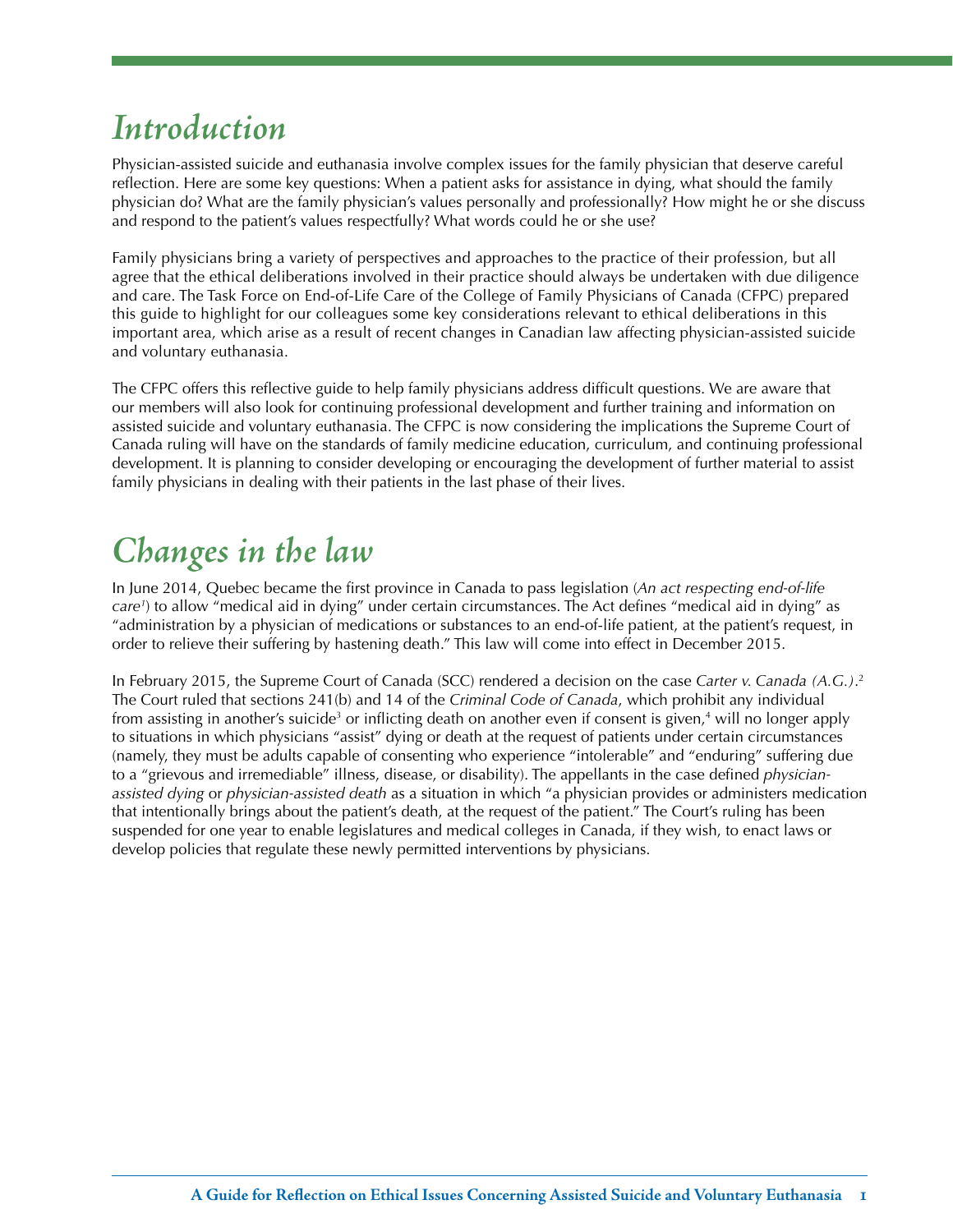# *What do these legal changes mean for physicians?*

Both Quebec's legislation and the SCC's ruling on *Carter v. Canada (A.G.)* are based on the premise that, under certain conditions, *aid in dying* or *assisted death* should fall within the scope of care provided by the medical profession in Canada. Both documents, however, state that individual physicians are not legally bound to provide such interventions. Some latitude is given to physicians to decide, as individuals and, collectively, as a profession, whether to provide any, some, or all of these new interventions and, if so, under what circumstances. The onus remains, therefore, with physicians to engage in ethical deliberation on these questions and their implications.

#### *What does adequate ethical deliberation mean?*

If a patient approaches a physician regarding assisted suicide or euthanasia, the physician must take into account all relevant questions, considerations, and alternatives.5\* This deliberation includes ample consultation and discussion with the patient and his or her family members and loved ones, other health care professionals involved in the patient's care, and any person whose expertise and perspective will contribute to an informed decision.

Ethical deliberations between physician and patient should be specific and take into account the unique circumstances of each case. The same standards of due diligence and care in ethical reasoning that pertain to the care of *any* patient should be maintained when physicians deliberate about the care of patients who have serious illnesses, diseases, or disabilities, and/or who are dying. The physician should be aware of the possible impact of his or her own attitude and beliefs regarding disability, suffering, and death on discussions with the patient and the patient's loved ones.

Sometimes the values and other ethical principles of the physician, the patient, and the others involved come into conflict. Through further reflection and discussion, however, they can often find a way of prioritizing their values that is acceptable to all, or of identifying a previously overlooked option for action that reconciles the conflict. If reflection and discussion do not reconcile the conflicts between the physician's and patient's values, the physician should discuss transferring the patient's care to another physician in a way that neither compromises the physician's moral integrity nor affects the patient's quality of care.

<sup>\*</sup>For examples of ethical considerations and their application to concrete decisions, see Ogle K et al. *Ethics in family medicine.* CFPC; 2012.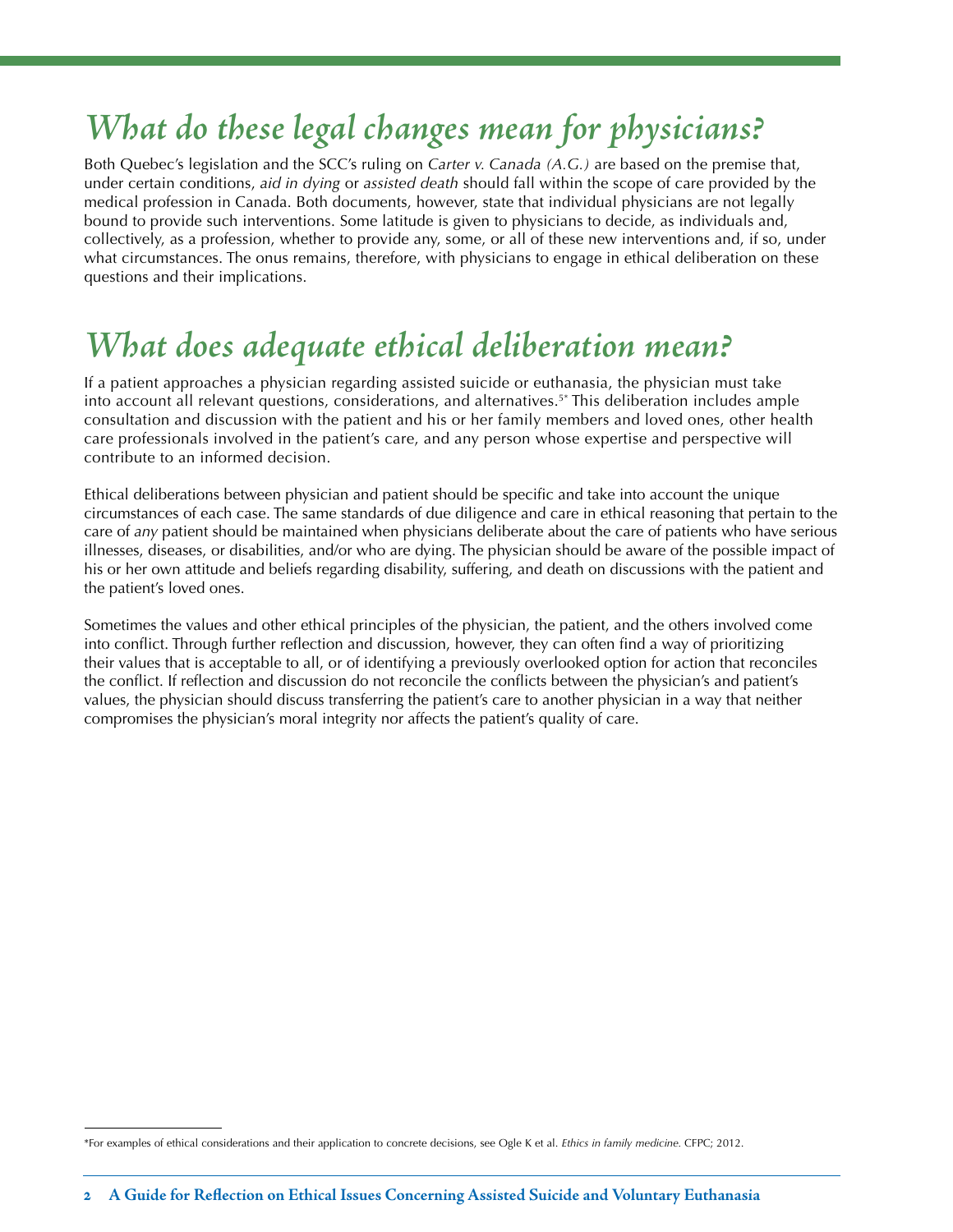#### *What are some ethical issues for the medical profession?*

#### **Issues bearing on the profession's identity**

Recent legal changes raise profound questions for the medical profession. For example, what are the goals and limits of medicine? What is the nature of the physician-patient relationship? Different views held by individual physicians in their ethical deliberations in particular cases should be acknowledged and respected. However, medical professional bodies should also initiate and encourage in-depth education and reflection within their professions on fundamental ethical questions that involve the identity, goals, and philosophy of care of the profession as a whole, and should also promote discussion on the basis of differences on these ethical issues.

#### **Ethical issues relating to health care systems**

Canadians should have access to quality palliative care in their communities. This access is an issue of social justice.<sup>6</sup> Permitting physician-assisted suicide and voluntary euthanasia should not undermine efforts to improve comprehensive medical, mental health, and palliative care. Rather, these efforts should be intensified. Individual physicians and the medical profession should recognize and act to support patients who have serious illnesses or disabilities and those who are dying. Actions could include:

- Recognizing the limits of medicine in addressing human finitude and mortality
- Considering the patient's assessment of the overall proportion of benefits and burdens of life-sustaining interventions for himself or herself
- Improving training and addressing other barriers to initiating and engaging in end-of-life conversations with patients, and to managing pain and other distressing symptoms effectively
- Challenging attitudes and behaviours that regard some patients as "non-productive" and costly members of society, for instance, by referring to the demographic of aging Canadians as the "silver tsunami." These attitudes and behaviours among care providers can reinforce patients' sense of being a burden to others and their perception that they have a "duty to die."
- Acknowledging the limits of biomedical interventions to address human existential concerns, which invariably arise during serious illness and the prospect of imminent death
- Maintaining continuity of primary care when referring patients to appropriate specialized care, to provide coordination among different parts of the health care system and to ensure that patients are cared for by physicians whom they trust and who know them well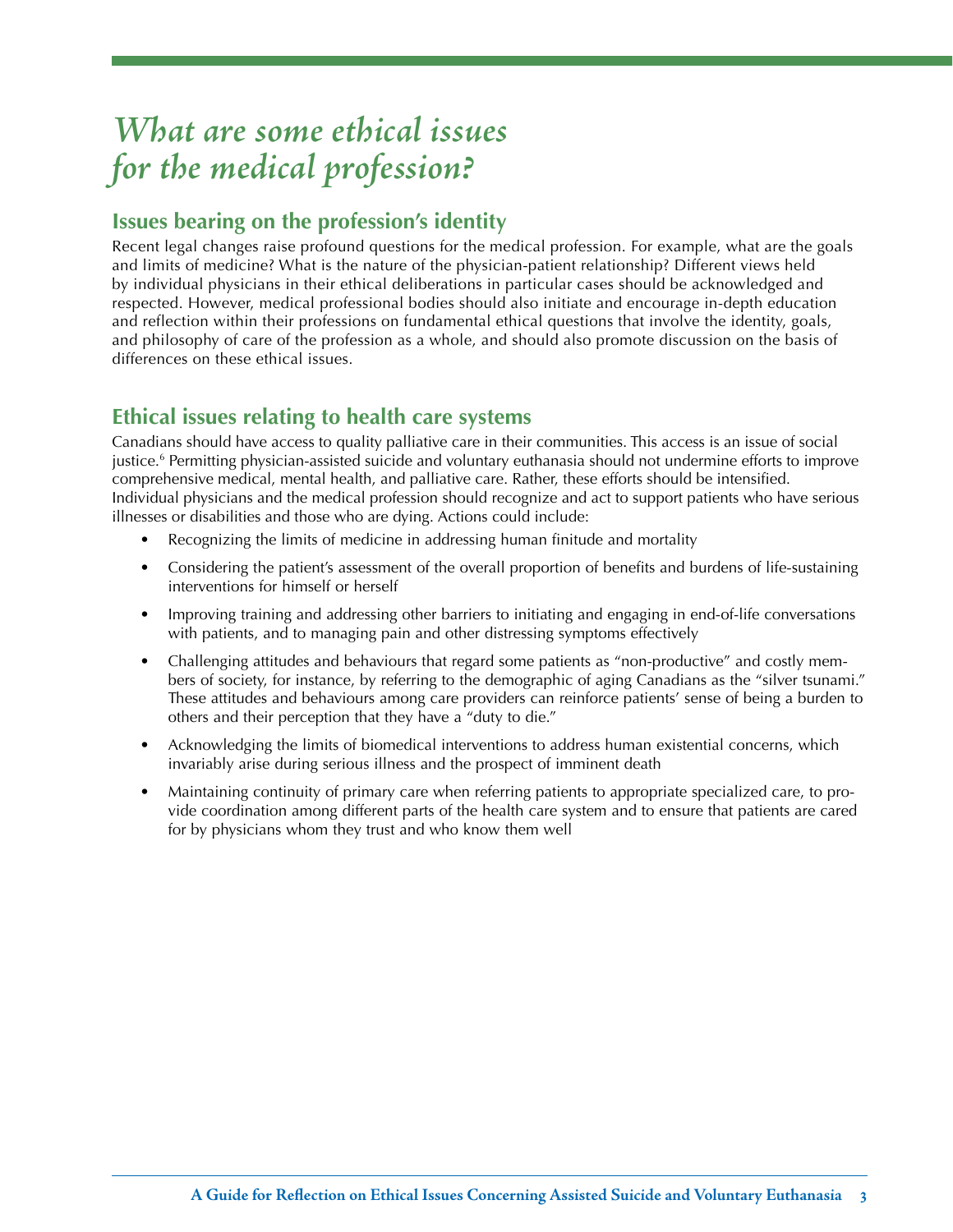#### *What is the meaning of a physician's right to freedom of conscience?*

Normally in law and ethics, the right of freedom of conscience protects and fosters an individual's responsibility to maintain moral integrity by refusing to participate in an action that a policy or law mandates but that the individual objects to on ethical grounds.<sup>7,8\*</sup> In its updated policy on euthanasia and assisted death (December 2014), the Canadian Medical Association interprets the physician's right to freedom of conscience to cover both the freedom of physicians to decide not to provide assisted suicide and voluntary euthanasia as well as the freedom of physicians to decide to do so.9 The freedom of the latter would *de facto* be protected by legislation under certain conditions.

Further, the right to freedom of conscience in law and ethics normally extends to an individual's right to limit cooperation with others in a practice that he or she objects to on ethical grounds. This is pertinent to the degree of involvement that a physician judges to be ethically acceptable in responding to a patient's request for assisted suicide or euthanasia. Such involvement might range from providing information to the patient on how to end his or her life, to prescribing medication or administering medication, to referring or transferring the care of the patient to another physician or third party. In general, the more essential and direct the cooperation is in bringing about an outcome to which that physician objects on the grounds of conscience, the more complicit the physician would be in it. However, physicians must be cognizant of the scope of their responsibility in providing care to a patient. The CFPC opposes in principle any action that would abandon a patient, without any options or direction.

All physicians, and all those responsible for health care facilities, should deliberate on the values or ethos guiding their practices relating to physician-assisted suicide and euthanasia, and should communicate their policy to concerned patients.

#### *What does the Supreme Court of Canada ruling say about patient autonomy?*

The Supreme Court of Canada ruling affirmed that the *Canadian Charter of Rights and Freedoms'* protection of the "liberty" of competent adults<sup>8</sup> includes upholding their freedom from undue state interference in personal choices.

Some have interpreted the Court's ruling in a manner that makes respect for patient autonomy the absolute or paramount ethical consideration in decisions regarding physician-assisted suicide and voluntary euthanasia. Others note that the Court's ruling addresses the legal issue of balancing individual and state interests.

Although the ruling discusses the right of a particular group of patients to make personal choices regarding "physician-assisted dying" without undue interference from the state, it does not address the physician-patient relationship as such, which ought to be characterized by shared decision making.

Legal reasoning cannot automatically be applied to ethics and does not fully determine the ethical responsibilities of physicians and patients.

<sup>\*</sup>The United Nations' *Universal Declaration of Human Rights* recognizes the right of all humans to freedom of conscience (art. 18). This was influenced by the Nuremberg Charter after World War II, which held that acting on orders from a government or superior is not sufficient by itself to excuse individuals' responsibility for their decisions. The right to freedom of conscience is also guaranteed in article 2(a) of the *Canadian Charter of Rights and Freedoms*.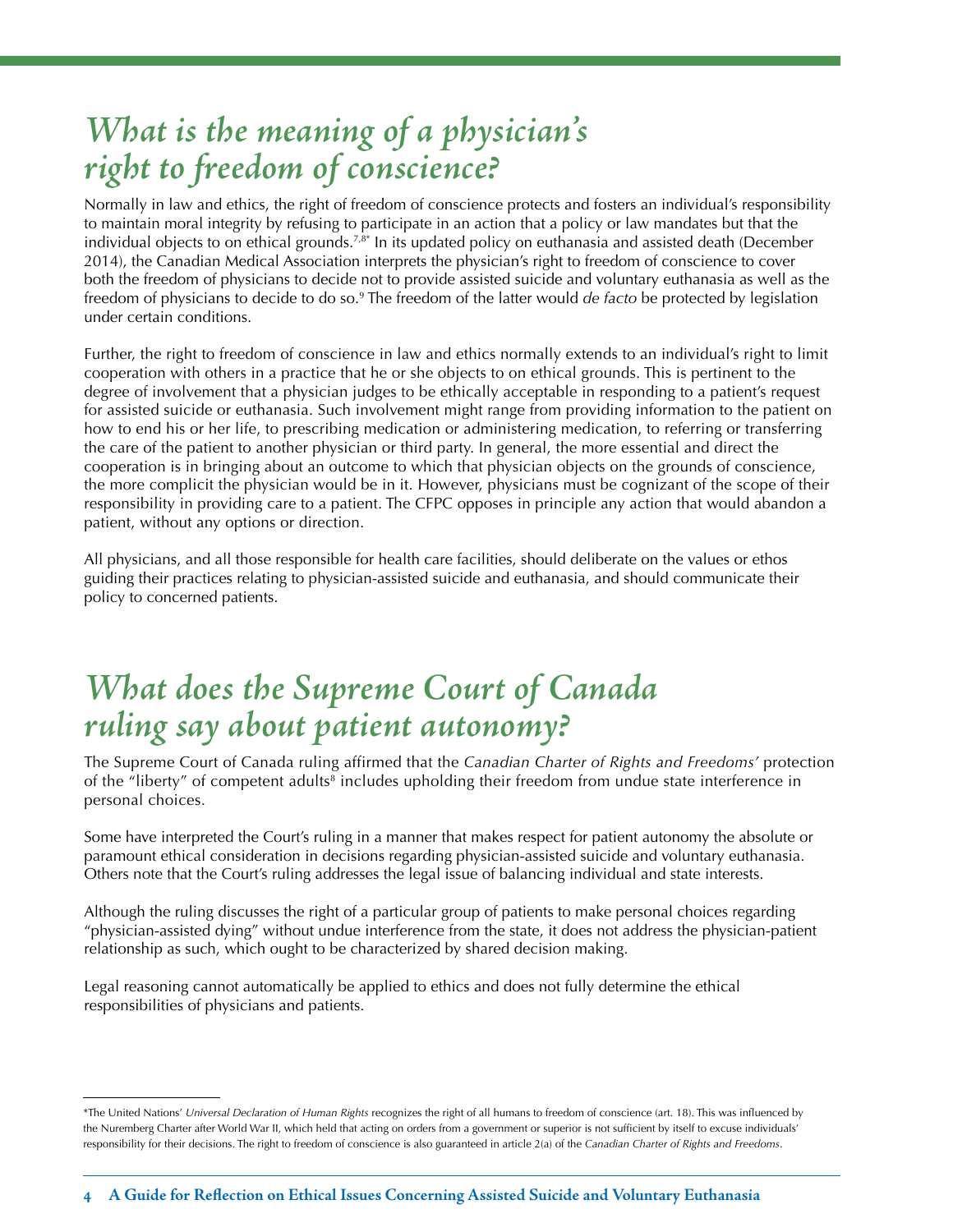#### *What does respecting patient autonomy entail for the physician?*

Some hold the view that autonomy simply means self-determination in choosing. The ethical notion of autonomy, however, pertains both to the freedom of the individual and to the exercise of moral agency. In this case, a patient's moral agency includes having the capacity for ethical reasoning—making responsible ethical judgments that reflect one's personal values, goals, and other ethical concerns and commitments. Determinations of such capacity involve discussions with patients that are attentive and nuanced. These discussions require sensitivity from the physician—who in turn requires training and resources to support the development of these interpersonal skills—as well as an appreciation of the patient's own ethical decisionmaking framework to make decisions about his or her own care. The ethical notion of *autonomy* should also be distinguished from the legal criteria for *capacity to give consent*—a comparatively less exacting concept which typically focus on the ability to understand and appreciate the consequences of one's decisions, while leaving out other aspects of moral agency.

The following are some practical considerations regarding patient autonomy:

- When a patient requests assistance in suicide or euthanasia, the physician needs to take time—having and applying the appropriate skills and resources—to discern whether depression or suicidal ideation, which compromise patient autonomy, is present and can be addressed therapeutically.
- Physicians accept that they should not take over the decision making of competent patients. They also know that they need to be self-aware to avoid projecting and imposing their own values on their patients and to avoid allowing their own perceptions to pre-judge the quality of their patient's life.
- Equally, however, a physician should not mechanically convey medical information to a patient. The physician should offer to the patient opportunities for adequate discussion of the patient's concerns and related ethical issues in view of the patient's medical condition. This process includes discerning with the patient who requests assisted suicide or euthanasia, and the patient's loved ones, what values, hopes, and fears lie behind the request, which might not always be the same as the patient's stated reasons. For this discernment, the physician needs to know his or her patient well and to engage in attentive, non-judgmental listening.
- The physician should be attentive to signs not only of biological and psychological distress, but also to those of existential and, for many, spiritual suffering, which often arise when individuals face declining health, diminished function, and the reality of death.
- Because patients might not always be aware of or able to articulate their thoughts regarding these struggles, physicians have to be adept at discussing feelings and interpreting behaviours, and be able to draw on the expertise of others to do so. The physician's attentive and empathetic listening, availability to discuss issues of concern, offer of appropriate supports, and expression of commitment to continuing care throughout the patient's illness are themselves important therapeutic responses for patients and their loved ones.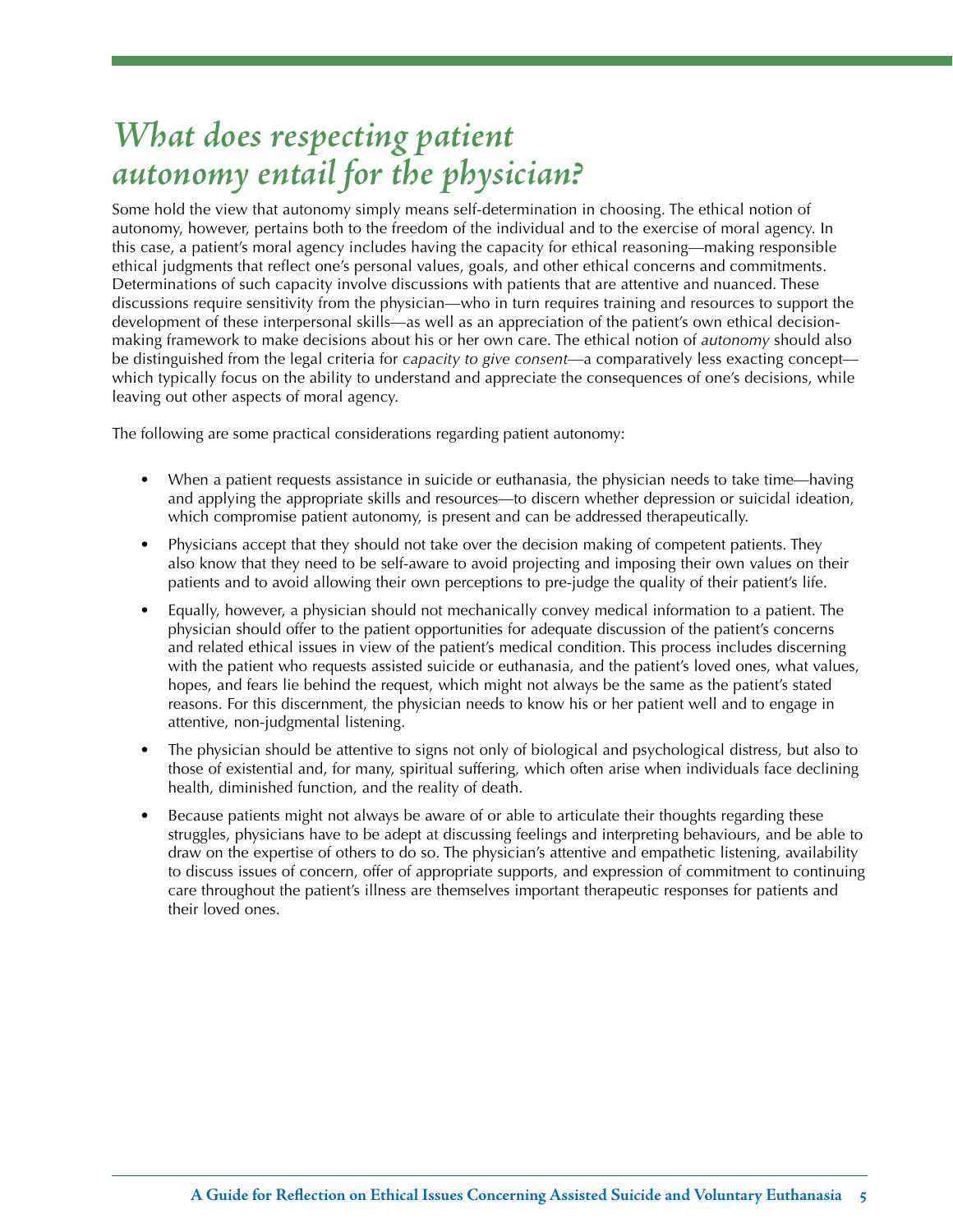#### *What terminology should physicians use regarding these new permitted interventions?*

The legal terms *medical aid in dying* and *physician-assisted dying* are too general as stand-alone terms for use in clinical practice and ethics. While applied to specific clinical practices and scenarios, they can give rise to uncertainty and misunderstanding among physicians and patients.<sup>10\*</sup> They also conflate various practices and scenarios that entail distinct ethical considerations. For example,

- The term *physician-assisted dying* used in the SCC's ruling does not differentiate between voluntary euthanasia and physician-assisted suicide. There are, however, significant psychological and ethical differences between these two practices for many physicians and ethicists. Euthanasia engages physicians as agents who intentionally end the life of their patients, whereas in assisted suicide, it is the patient who ends his or her own life.
- The SCC's ruling does not differentiate ethically between *physician-assisted dying* and currently accepted practices of physicians withholding or withdrawing life-sustaining interventions at a patient's request and of palliative sedation that is administered for symptom control. Many physicians and ethicists maintain, however, that there is a significant difference in terms of the physician's intention. When a physician provides palliative sedation, the intention is to alleviate unbearable suffering. Similarly, when a physician acts on a patient's request to withhold or withdraw life-sustaining interventions, the intent is to support shared decision making and avoid unwanted medical interventions.

When physicians use the terms *medical aid in dying* and *physician-assisted dying*, they should understand the legal definitions of these terms. They should not use these terms to describe withholding or withdrawing lifesustaining interventions at a patient's request or palliative sedation. The terms *physician-assisted suicide* and *voluntary euthanasia* are more specific than the new legal terms. Physicians should use these more specific terms together with descriptions of the practices and scenarios involved (eg, counseling, prescribing, or administering lethal medication to induce a patient's death).

<sup>\*</sup>A recent survey of physicians and nurses in Quebec found that about 60% of them believed wrongly that *medical aid in dying* under Quebec's legislation excludes administering lethal medication to end a patient's life at the patient's request, while about 35% thought mistakenly that the law permitting *medical aid in dying* allows a physician to induce an incompetent patient's death at a family member's request. See Marcoux I et al. *Can Fam Physician* 2015;61:e196.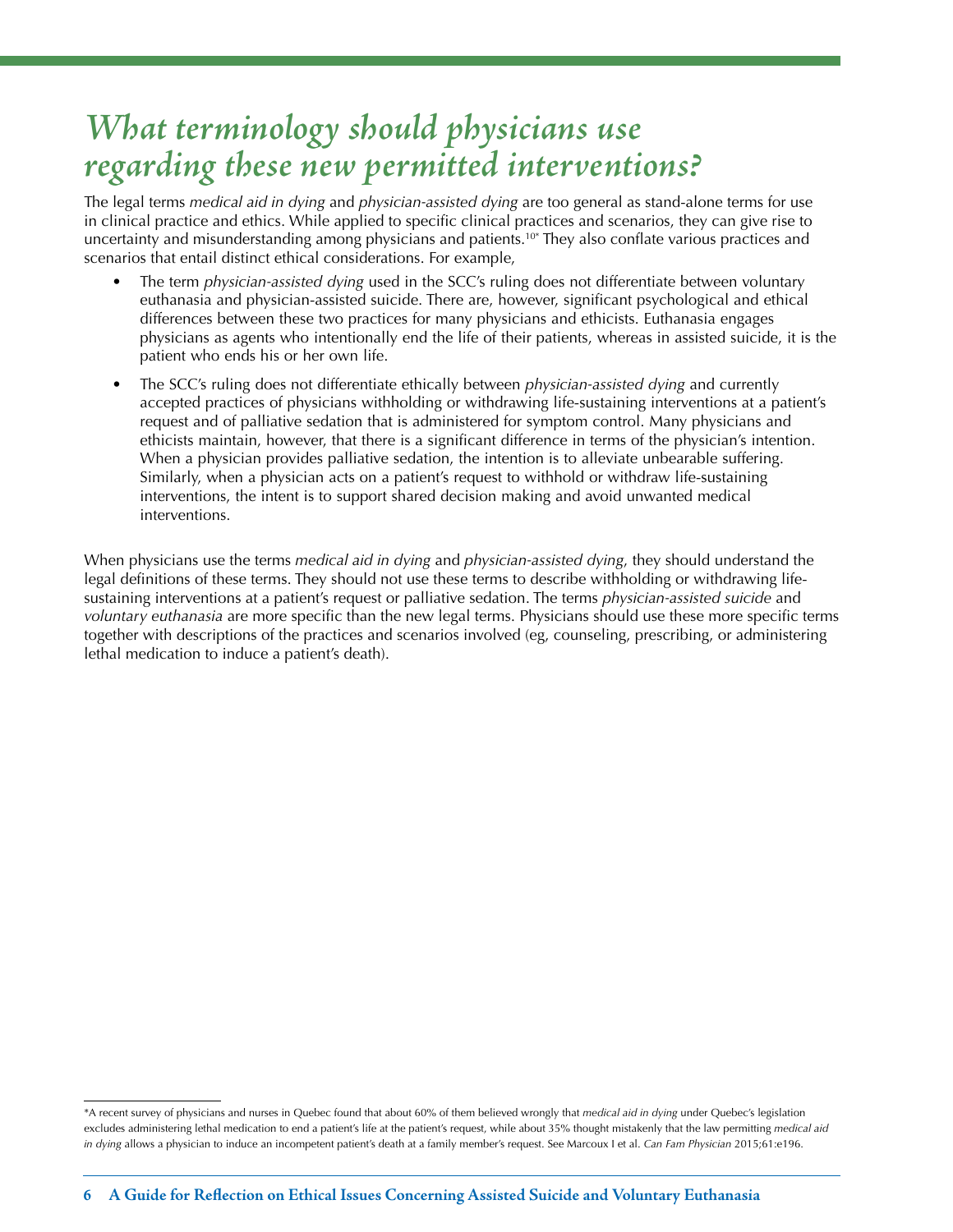#### *What does addressing patients' concerns about "losing dignity" involve?*

In requesting assistance in suicide or euthanasia, patients often express a concern about "losing dignity" in their present condition or at some future stage in their progressive illness or disability. The term *dignity* can have different meanings and is open to interpretation. It is important for physicians and patients to be aware of and to discuss various meanings in order to identify the patient's concerns and address them appropriately.

There is general agreement that dignity is intrinsic in all human beings because all have equal worth and belong to the human community.\* Dignity in this sense cannot be diminished or lost by such changes as disfigurement, illness, or decline in capacities.

There is another sense of dignity that is related to the flourishing or well-being that patients experience in their lives. Dignity as associated with flourishing and well-being can be subject to variation with illness and disability for some individuals, particularly for those who are concerned with their loss of control or independence. These concerns in many patients can be mitigated or addressed by effective care, so that their dignity in this sense can be preserved or even enhanced. In other patients, their adjustment to and acceptance of the limitations imposed by illness, disability, and death can result in overall well-being in the patient and can provide a sense of meaning and inspire their loved ones and others in the midst of [suffering.11](https://suffering.11)†

A third sense of dignity, *attributed dignity*, is connected with how patients perceive themselves or how they perceive others' regard for them. Negative self-perception and concerns about being a burden to others can often lead patients to consider physician-assisted suicide and euthanasia. Physicians have a variety of options at their disposal to explore and address these concerns:

- Listen nonjudgmentally to the concerns of patients regarding "losing dignity" and discern with them what underlies these concerns.
- Reassure patients of their intrinsic worth and of their belonging within their communities.
- Discuss with patients and their loved ones available options for enhancing "dignity" in the second sense by seeking appropriate environments and supports.
- Explore and address with patients and their loved ones the basis for the patient's negative selfperceptions or perceptions of the regard of others.
- Point patients to resources, such as counseling and other psychosocial supports and, for those patients who want them, spiritual supports, to help them adapt to and find meaning in their changed circumstances.

It is possible, however, that competent patients who meet legal criteria for physician-assisted suicide or euthanasia might persist in requesting these interventions after these avenues have been explored. The physician then must deliberate on what his or her informed conscience will allow. For some physicians, the considerations regarding conscientious objection and the transfer of care of patients, as outlined above, might apply.

<sup>\*</sup>For example, the United Nations' *Universal Declaration of Human Rights*, which almost all nations have ratified, begins its *Preamble* by stating that "recognition of the inherent dignity and … the equal and inalienable rights of all members of the human family is the foundation of freedom, justice and peace in the world."7

For a contrary view rejecting any firm basis for "species-related human dignity" (or intrinsic dignity), see Royal Society of Canada Expert Panel. *End-of-Life Decision Making*. Ottawa, ON: RSC; 2011:51-59.

<sup>†</sup> This is the sense of "dignity" referred to in the palliative care interventions that Dr Harvey Chochinov and others have developed. See Chochinov HM. *Dignity Therapy*. Oxford University Press; 2011.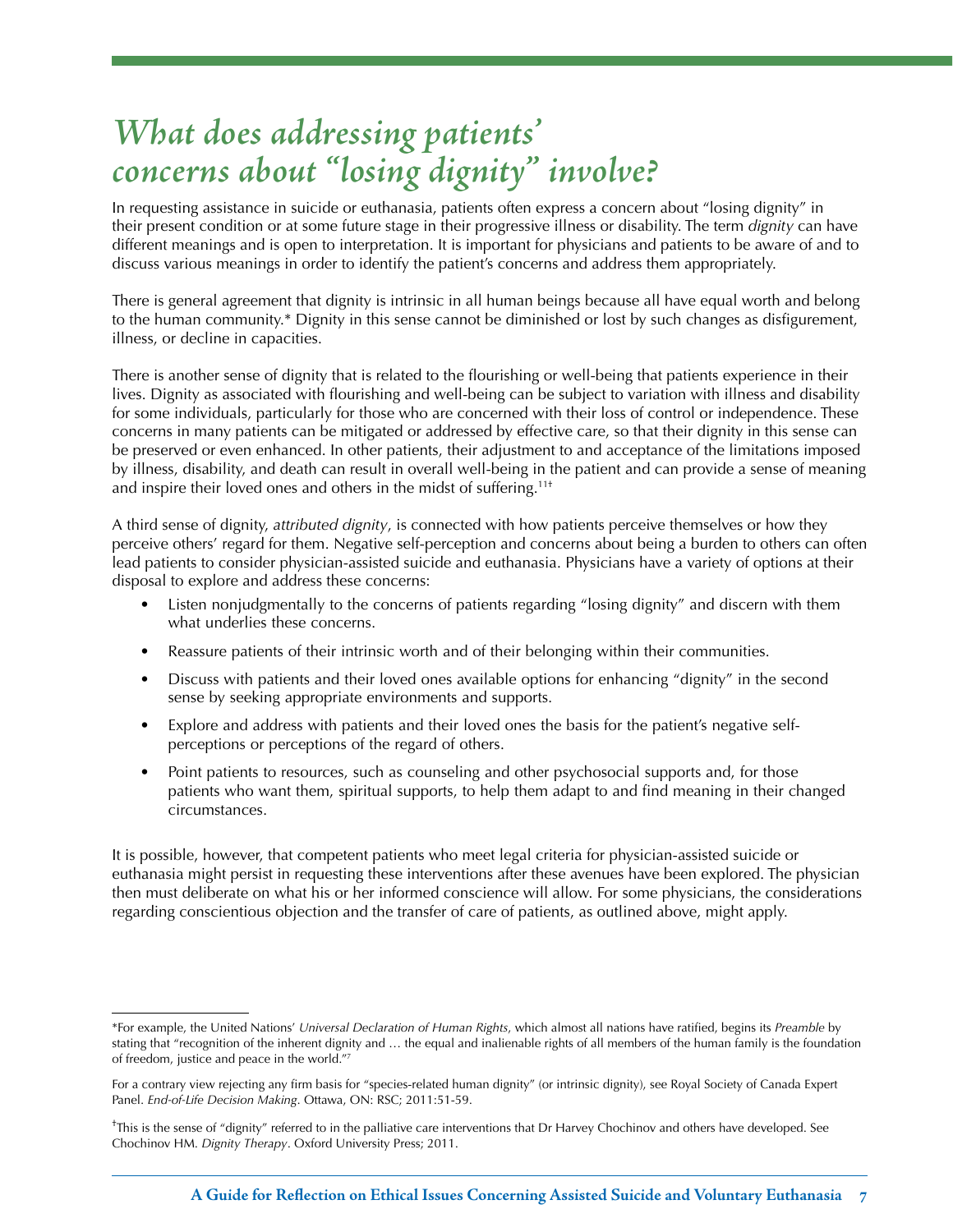#### *Conclusion*

The recent legal changes in Canada relating to physician-assisted suicide and voluntary euthanasia raise many ethical issues upon which the medical colleges and individual physicians will need to deliberate. Physicians should, above all, remain committed to their relationships with patients and their patients' loved ones during this last chapter of life. Recognizing that those who have serious illness or disabilities and those who are dying are among their most vulnerable patients, family physicians can be health advocates on behalf of such patients. Collectively and publicly, we can affirm to them and their loved ones that:

- We are ready to care for you and try to make each of life's chapters the best it can be.
- We will never doubt you when you say you are in pain or distress; instead, we will look for effective ways to relieve your suffering.
- If you do not want a particular medical intervention, or no longer want it, we will never force it upon you but will look for other ways of providing good care.
- Consistent with our professional obligations and bound by individual conscience, we will advocate for you to receive available interventions that are appropriate in your circumstances.
- We will always listen to you. We will ask you to tell us what your hopes and preferences are; in turn, we will actively listen and do our best to develop a care plan with you that meets your wishes.
- We will always honestly inform you about your health and prognosis. We will always share what we find out with you. We will not make false promises or raise false hopes about the possible effects or outcomes of certain medical interventions.
- We will try to come to you. We will try to provide care for you and visit you where you want it, whether that is at your own home, a hospital, a hospice, or some other facility.
- We will care for your whole family. We will keep an eye on your family members and other loved ones who are caring for you, and we will be there for them after your death.\*
- And, if your wish is for physician-assisted suicide or euthanasia, we will listen without judgment, abide by our conscience, and ensure that you will be cared for with respect and dignity until the very end, within the accepted legal framework.

<sup>\*</sup>Adapted from a list presented at the Task Force's colloquium on June 24, 2014.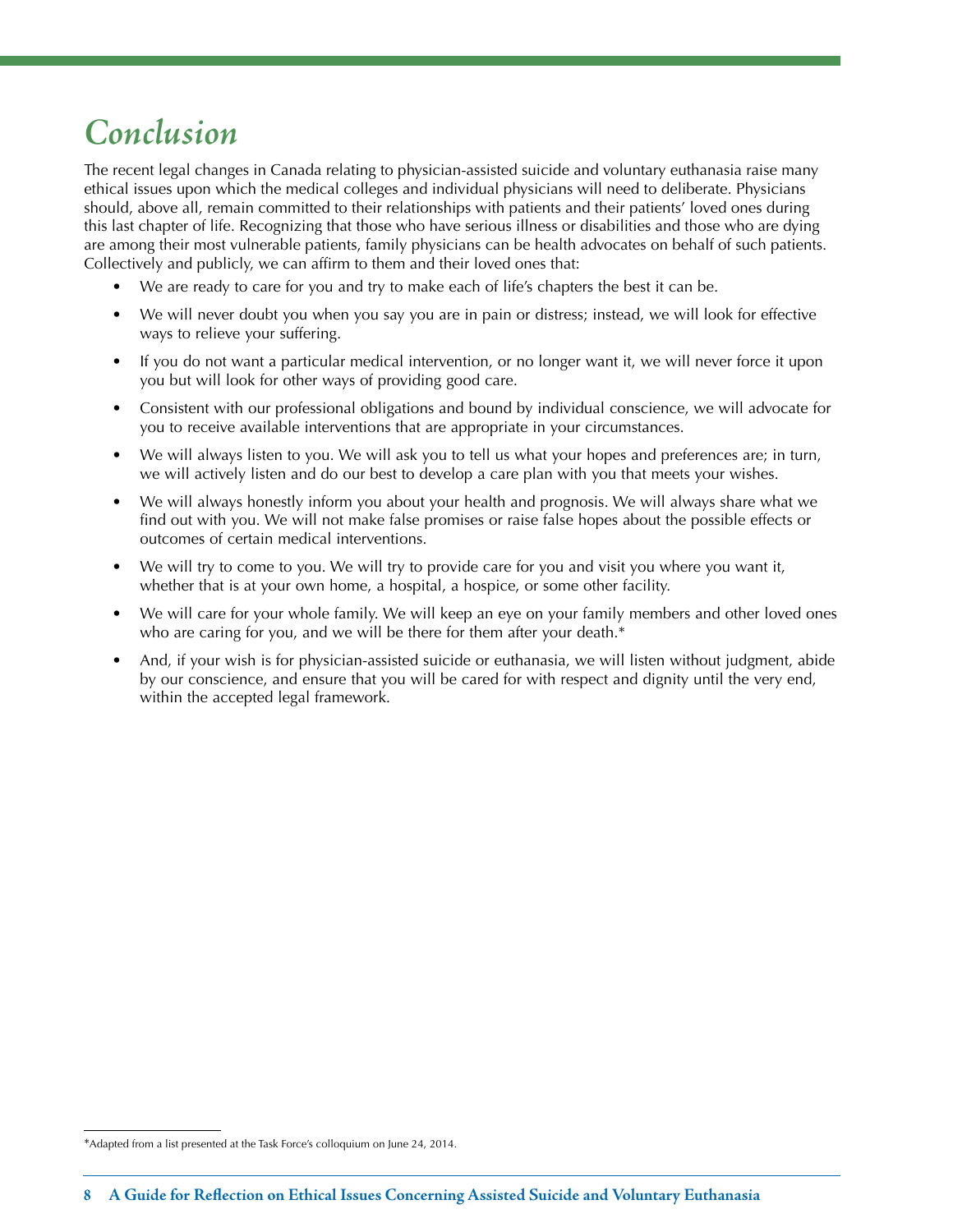## *Further reading*

 Committee on Ethics' online publication, *Ethics in Family Medicine: Faculty Handbook.*5 The interested reader is This paper's considerations regarding adequate ethical deliberation are elaborated on in detail in the CFPC's directed there.

#### *About the Task Force*

The Task Force on End-of-Life Care of the CFPC was established in 2013 to examine for the CFPC's leadership and members ethical issues for which family physicians might require education and guidance concerning endof-life care, assisted suicide, and euthanasia. Members are Isabelle Arsenault, Romayne Gallagher, Eric Mang (CFPC staff member), Patricia Marturano (CFPC staff member), Larry Reynolds, Susan MacDonald, Artem Safarov (CFPC staff member), Dori Seccareccia, William F. Sullivan (Chair, primary author of the Guide, and co-author of the Task Force's Report), and Michael Yeo (Editorial Subcommittee member). Keith Ogle is the primary author of the Task Force's Report and member of the Editorial Subcommittee. David Gass, Chair of the Canadian Medical Association's Ethics Committee, provided input. In 2014, Task Force members participated in a colloquium together with representatives from the CFPC's Executive Committee, the Canadian Medical Association, and other Canadian physicians' organizations. The Executive Committee of the CFPC reviewed the May 26, 2015, version of this Guide and suggested some changes, which have been incorporated. As part of its mandate, the Task Force will produce a report. In addition to this Guide, the Task Force plans to develop other resources on ethics for family physicians.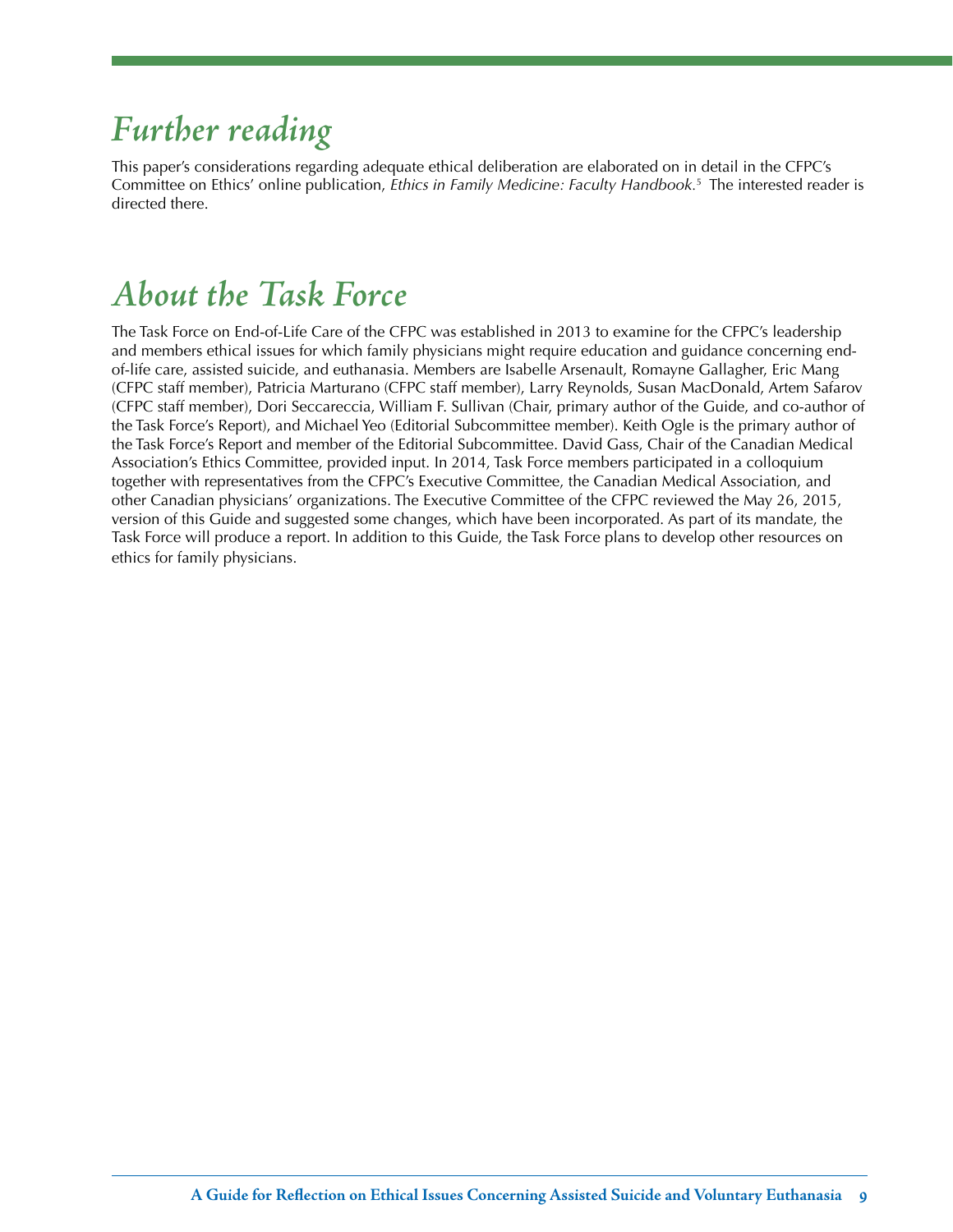# *References*

1. An Act Respecting End-of-Life Care, RSQ c S-32.0001. Available from: **<http://canlii.ca/t/5290t>**. Accessed 2015 Aug 20.

2. Carter v. Canada (Attorney General), 2015 SCC 5.

3. Criminal Code, RSC 1985, c C-46, RSC 1985, c C-46, s 241. Available from: **[https://zoupio.lexum.com/calegis/rsc-1985-c-c-46-en#!](https://zoupio.lexum.com/calegis/rsc-1985-c-c-46-en#!fragment/sec241)  [fragment/sec241](https://zoupio.lexum.com/calegis/rsc-1985-c-c-46-en#!fragment/sec241)**. Accessed 2015 Aug 19.

4. *Criminal Code*, RSC 1985, c C-46, RSC 1985, c C-46, s 14. Available from: **[https://zoupio.lexum.com/calegis/rsc-1985-c-c-46](https://zoupio.lexum.com/calegis/rsc-1985-c-c-46-en#!fragment/sec14) [en#!fragment/sec14](https://zoupio.lexum.com/calegis/rsc-1985-c-c-46-en#!fragment/sec14)**. Accessed 2015 Aug 19.

5. Ogle K, Sullivan W, Yeo M. *Ethics in Family Medicine: Faculty Handbook.* Mississauga, ON: College of Family Physicians of Canada; 2012. Available from: **[www.cfpc.ca/uploadedFiles/Resources/Resource\\_Items/Health\\_Professionals/Faculty%20Handbook\\_Edited\\_FINAL\\_05Nov12.](www.cfpc.ca/uploadedFiles/Resources/Resource_Items/Health_Professionals/Faculty%20Handbook_Edited_FINAL_05Nov12) pdf**. Accessed 2015 Aug 20.

6. World Health Organization. *Strengthening of Palliative Care as a Component of Comprehensive Care Throughout the Life Course*. Geneva, Switzerland: WHO; 2014. Available from: **[http://apps.who.int/gb/ebwha/pdf\\_files/WHA67/A67\\_R19-en.pdf](http://apps.who.int/gb/ebwha/pdf_files/WHA67/A67_R19-en.pdf)**. Accessed 2015 Aug 20.

7. United Nations [website]. *Universal Declaration of Human Rights*. **[www.un.org/en/documents/udhr/](http://www.un.org/en/documents/udhr/)**. Accessed 2015 Aug 20.

8. Canadian Charter of Rights and Freedoms, Part I of the Constitution Act, 1982, being Schedule B to the Canada Act 1982 (UK), 1982, c 11.

9. Canadian Medical Association. *CMA Policy. Euthanasia and assisted death: Update 2014*. Ottawa, ON: Canadian Medical Association; 2015. Available from: **https://www.cma.ca/Assets/assets-library/document/en/advocacy/EOL/cma-policy-euthanasia-assisted-death-updated-2014-e.pdf**. Accessed 2015 Aug 20.

9 Canadian Modelal Association, CAM-bear, Euclideania and associated their Uppolne 2014. Channa District Institute and The Upper Contents (College College College College College College College College College College Col 10. Marcoux I, Boivin A, Arsenault C, Toupin M, Youssef J. Health care professionals' comprehension of the legal status of end-of-life practices in Quebec: Study of clinical scenarios. *Can Fam Physician* 2015;61(4):e196-e203. Available from: **[www.cfp.ca/content/61/4/e196.](www.cfp.ca/content/61/4/e196) full**. Accessed 2015 Aug 18.

11. Chochinov HM. *Dignity Therapy: Final words for final days*. Oxford, England: Oxford University Press; 2011.